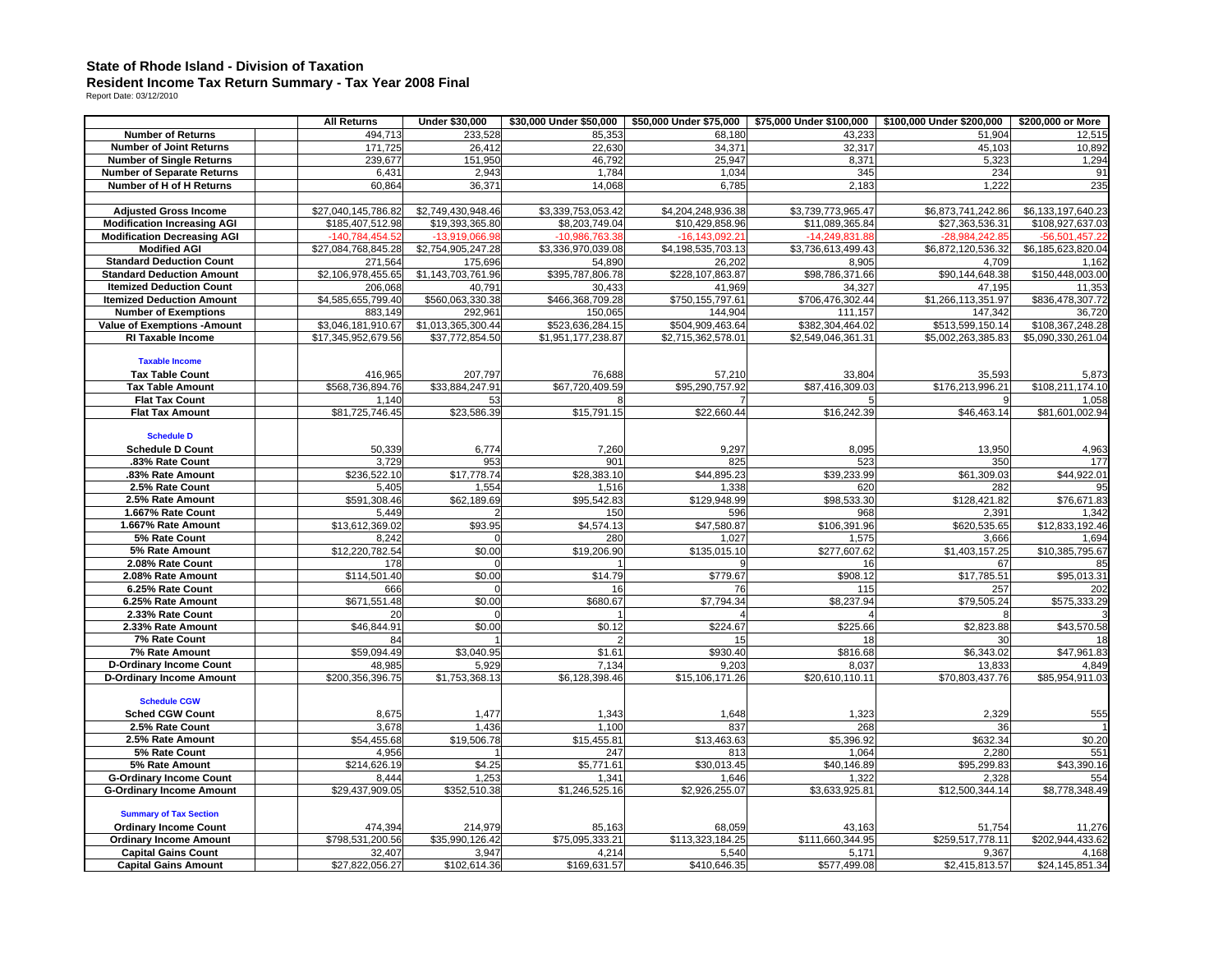## **State of Rhode Island - Division of Taxation Resident Income Tax Return Summary - Tax Year 2008 Final**  Report Date: 03/12/2010

|                                       | <b>All Returns</b> | <b>Under \$30,000</b> | \$30,000 Under \$50,000 | \$50,000 Under \$75,000 | \$75,000 Under \$100,000 | \$100,000 Under \$200,000 | \$200,000 or More |
|---------------------------------------|--------------------|-----------------------|-------------------------|-------------------------|--------------------------|---------------------------|-------------------|
| <b>Flat Tax Count</b>                 | 1,140              | 53                    |                         |                         |                          |                           | 1,058             |
| <b>Flat Tax Amount</b>                | \$81,725,746.45    | \$23,586.39           | \$15,791.15             | \$22,660.44             | \$16,242.39              | \$46,463.14               | \$81,601,002.94   |
| <b>Sch J Count</b>                    | 22                 |                       |                         |                         |                          |                           |                   |
| <b>Sch J Amount</b>                   | \$98,589.34        | \$944.78              | $\overline{$}3,700.50$  | \$4,904.90              | \$17,214.10              | \$24,197.25               | \$47,627.81       |
| Sch 8615 Count                        | 1,127              | 1,048                 | 44                      | 13                      |                          | 16                        |                   |
| Sch 8615 Amount                       | \$472,368.25       | \$205,420.75          | \$76,645.50             | \$41,177.25             | \$7,573.75               | \$88,198.50               | \$53,352.50       |
| <b>Other RI Taxes Count</b>           | 343                | 52                    | 29                      | 48                      | 42                       | 98                        | 74                |
| <b>Other RI Taxes Amount</b>          | \$45,824.01        | \$7,732.11            | \$5,033.25              | \$8,343.00              | \$2,849.62               | \$7,106.28                | \$14,759.75       |
| <b>Total RI Income Tax Count</b>      | 509,433            | 220,082               | 89,462                  | 73,67'                  | 48,387                   | 61,249                    | 16,582            |
| <b>Total RI Income Tax Amount</b>     | \$908,695,784.88   | \$36,330,424.81       | \$75,366,135.18         | \$113,810,916.19        | \$112,281,723.89         | \$262,099,556.85          | \$308,807,027.96  |
| <b>RI Alt Min Count</b>               | 8,300              | 35                    | 47                      | 279                     | 523                      | 2,585                     | 4,831             |
| <b>RI Alt Min Amount</b>              | \$10,032,756.26    | \$12,874.85           | \$19,751.51             | \$105,692.05            | \$220,307.28             | \$1,604,259.64            | \$8,069,870.93    |
| Grand Total Income + Alt Min Ct       | 517,733            | 220,117               | 89,509                  | 73,950                  | 48,910                   | 63,834                    | 21,413            |
| Grand Total Income + Alt Min Amt      |                    |                       |                         |                         |                          |                           |                   |
|                                       | \$918,728,541.14   | \$36,343,299.66       | \$75,385,886.69         | \$113,916,608.24        | \$112,502,031.17         | \$263,703,816.49          | \$316,876,898.89  |
|                                       |                    |                       |                         |                         |                          |                           |                   |
| <b>RI % of Allowable Fed Credits</b>  |                    |                       |                         |                         |                          |                           |                   |
| <b>Credit for Child Care Count</b>    | 18,429             | 2,776                 | 3,080                   | 3,152                   | 3,245                    | 5,250                     | 926               |
| <b>Credit for Child Care Amount</b>   | \$2,457,714.83     | \$336,188.17          | \$434,875.89            | \$402.517.96            | \$433.469.38             | \$719.938.18              | \$130,725.25      |
| <b>Credit for Elderly Count</b>       | 732                | 249                   | 97                      | 96                      | 116                      | 161                       |                   |
| <b>Credit for Elderly Amount</b>      | \$74,460.55        | \$14,231.82           | \$13,160.25             | \$10,990.00             | \$14,142.75              | \$20,291.23               | \$1,644.50        |
| <b>Federal Mortgage Credit Count</b>  | 128                | 16                    | 29                      | 39                      | 30                       | 13                        |                   |
| <b>Federal Mortgage Credit Amount</b> |                    |                       |                         |                         |                          |                           |                   |
|                                       | \$42,589.00        | \$8,211.24            | \$7,533.75              | \$12,239.08             | \$8,180.47               | \$6,368.46                | \$56.00           |
| <b>Adoption Credit Count</b>          | 70                 |                       | 12                      |                         | 15                       | 17                        |                   |
| <b>Adoption Credit Amount</b>         | \$81.469.00        | \$487.50              | \$4.917.50              | \$22,629.50             | \$14,796.25              | \$38,638.25               | \$0.00            |
| <b>Other Federal Credits Count</b>    | 3,426              | 210                   | 206                     | 333                     | 339                      | 1,301                     | 1,037             |
| <b>Other Federal Credits Amount</b>   | \$2,350,587.94     | \$34,158.98           | \$41,304.76             | \$131,545.55            | \$191,259.34             | \$587,725.10              | \$1,364,594.21    |
|                                       |                    |                       |                         |                         |                          |                           |                   |
| <b>Credits</b>                        |                    |                       |                         |                         |                          |                           |                   |
| Out of State Credit Count             | 71,120             | 15,466                | 14,697                  | 13,607                  | 10,032                   | 13,681                    | 3,637             |
| Out of State Credit Amount            | \$113,597,559.76   | \$3,573,904.65        | \$9,800,404.87          | \$14,990,392.99         | \$15,253,809.74          | \$38,750,585.83           | \$31,228,461.68   |
| FT Out of State Credit Count          | 442                | 13                    |                         |                         |                          |                           | 415               |
| FT Out of State Credit Amount         | \$15,620,952.71    | \$110,261.51          | \$3,220.00              | \$8,504.00              | \$11,304.00              | \$23,675.94               | \$15,463,987.26   |
| <b>Prop Tax Now Count</b>             | 59,228             | 59,215                | 13                      |                         |                          |                           |                   |
| <b>Prop Tax Now Amount</b>            | \$16,494,225.64    | \$16,491,225.61       | \$3,000.03              | \$0.00                  | \$0.00                   | \$0.00                    | \$0.00            |
| <b>Investment Tax Credit</b>          | 426                | 29                    | 27                      | 26                      | 24                       | 92                        | 228               |
| <b>Investment Tax Amount</b>          | \$2,398,251.39     | \$19,950.72           | \$17,630.12             | \$14,911.00             | \$18,562.97              | \$157,579.71              | \$2,169,616.87    |
| <b>Historic Bldg-2 Count</b>          | 499                |                       |                         |                         | 11                       | 84                        | 389               |
| <b>Historic Bldg-2 Amount</b>         | \$18,250,702.93    | \$531.00              | \$11,036.70             | \$15,615.54             | \$18,989.61              | \$382,479.18              | \$17,822,050.90   |
| <b>Historic Resdence Count</b>        | 174                |                       |                         | 16                      | 16                       | 58                        | 69                |
| <b>Historic Residence Amount</b>      | \$890,269.70       | \$2,881.94            | \$7,141.96              | \$17,846.53             | \$15,390.66              | \$93,565.98               | \$753,442.63      |
| <b>Surviving Spouse Count</b>         |                    |                       |                         |                         |                          |                           |                   |
| <b>Surviving Spouse Amount</b>        | \$29.96            | \$29.96               | \$0.00                  | \$0.00                  | \$0.00                   | \$0.00                    | \$0.00            |
| <b>Wage Credit Count</b>              | 141                |                       | O                       |                         |                          | 41                        | 95                |
| <b>Wage Credit Amount</b>             | \$816,193.08       | \$7,635.66            | \$0.00                  | \$708.32                | \$8,038.84               | \$101,936.55              | \$697,873.71      |
| <b>Lead Paint Count</b>               | 44                 |                       |                         | 11                      |                          |                           |                   |
| <b>Lead Paint Amount</b>              | \$200,450.02       | \$66,645.65           | \$64,293.09             | \$32,672.75             | \$5,000.00               | \$19,047.35               | \$12,791.18       |
| <b>R</b> and D Property Count         | 17                 |                       | $\Omega$                |                         |                          |                           | 14                |
| R and D Property Amount               | \$23,885.00        | \$0.00                | \$0.00                  | \$2.00                  | \$1,815.00               | \$29.00                   | \$22,039.00       |
| R and Exp Count                       | 111                |                       |                         |                         |                          | 19                        | 67                |
| <b>R</b> and Exp Amount               | \$1,122,766.87     | \$8,230.50            | \$8,061.00              | \$4,288.00              | \$527.00                 | \$45,485.00               | \$1,056,175.37    |
| <b>Job Training Count</b>             | 73                 |                       | 12                      | 10                      |                          | 16                        | 26                |
| <b>Job Training Amount</b>            | \$246.354.99       | \$1,420.00            | \$4,832.39              | \$2,873.98              | \$246.00                 | \$8,504.00                | \$228,478.62      |
| <b>Film Count</b>                     | 263                |                       |                         |                         |                          | 17                        | 242               |
| <b>Film Amount</b>                    | \$9,008,614.82     | \$628.61              | \$1,189.00              | \$0.00                  | \$15,324.76              | \$136,241.11              | \$8,855,231.34    |
| Farm-to-School Count                  |                    |                       |                         |                         |                          |                           |                   |
| <b>Farm-to-School Amount</b>          | \$3,250.00         | \$0.00                | \$0.00                  | \$0.00                  | \$2,000.00               | \$1,250.00                | \$0.00            |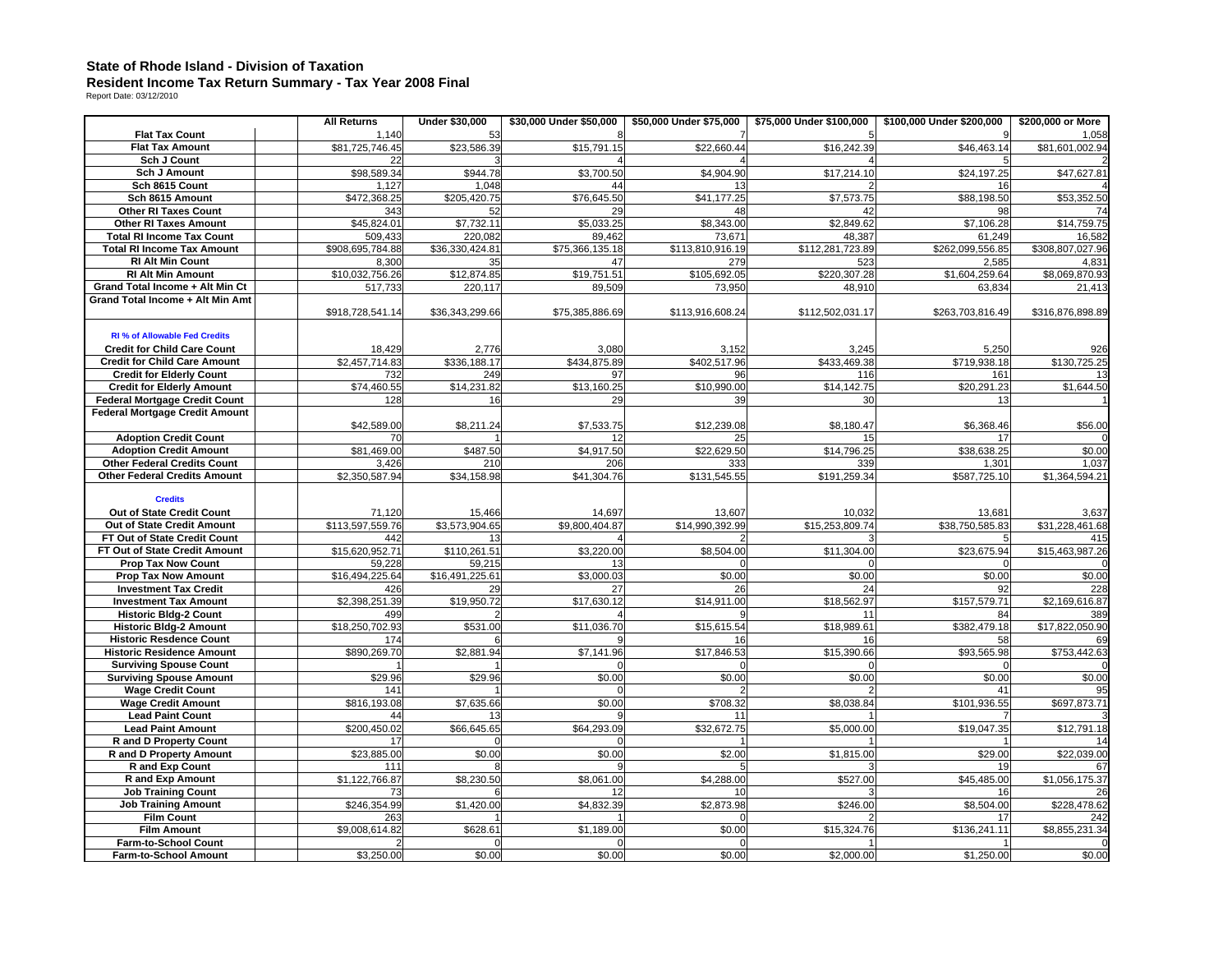#### **State of Rhode Island - Division of Taxation**

# **Resident Income Tax Return Summary - Tax Year 2008 Final**  Report Date: 03/12/2010

|                                                             | <b>All Returns</b>         | <b>Under \$30,000</b>   | \$30,000 Under \$50,000 | \$50,000 Under \$75,000  | \$75,000 Under \$100,000 | \$100,000 Under \$200,000 | \$200,000 or More         |
|-------------------------------------------------------------|----------------------------|-------------------------|-------------------------|--------------------------|--------------------------|---------------------------|---------------------------|
| <b>Innovation Count</b>                                     | 2 <sub>1</sub>             |                         |                         |                          |                          |                           |                           |
| <b>Innovation Amount</b>                                    | \$124,757.17               | \$0.00                  | \$0.00                  | \$2,849.48               | \$5,105.00               | \$13,717.98               | \$103,084.71              |
| <b>Art Count</b>                                            |                            |                         |                         |                          |                          | n                         |                           |
| <b>Art Amount</b>                                           | \$200.00                   | \$200.00                | \$0.00                  | \$0.00                   | \$0.00                   | \$0.00                    | \$0.00                    |
| Juvenile Victim Count                                       |                            |                         |                         |                          |                          |                           |                           |
| <b>Juvenile Victim Amount</b>                               | \$0.00                     | \$0.00                  | \$0.00                  | \$0.00                   | \$0.00                   | \$0.00                    | \$0.00                    |
| <b>Hydro Development Count</b>                              |                            |                         |                         |                          |                          |                           |                           |
| <b>Hydro Development Amount</b>                             | \$0.00                     | \$0.00                  | \$0.00                  | \$0.00                   | \$0.00                   | \$0.00                    | \$0.00                    |
| <b>Trust Beneficiary Count</b>                              |                            |                         |                         |                          |                          |                           |                           |
| <b>Trust Beneficiary Amount</b>                             | \$2,169.00                 | \$0.00                  | \$0.00                  | \$0.00                   | \$0.00                   | \$2,169.00                | \$0.00                    |
| <b>Other Credits Count</b>                                  | 89                         |                         |                         | 17                       | 14                       | 30                        | 14                        |
| <b>Other Credits Amount</b>                                 | \$155,221.60               | \$1,128.34              | \$5,587.28              | \$16,119.96              | \$17,075.13              | \$64,438.89               | \$50,872.00               |
|                                                             |                            |                         |                         |                          |                          |                           |                           |
| <b>Earned Income Credit</b>                                 |                            |                         |                         |                          |                          |                           |                           |
| <b>Earned Income Credit Count</b>                           | 70,186<br>\$8.971.008.62   | 62,185                  | 8,001<br>\$1,211,599.56 |                          |                          |                           |                           |
| <b>Earned Income Credit Amount</b>                          |                            | \$7,759,409.06          | 2,726                   | \$0.00                   | \$0.00                   | \$0.00                    | \$0.00                    |
| <b>Refundable EIC Count</b><br><b>Refundable EIC Amount</b> | 58,85<br>\$4,634,185.94    | 56,125                  |                         | \$0.00                   | \$0.00                   | \$0.00                    | \$0.00                    |
|                                                             |                            | \$4,547,093.48          | \$87,092.46             |                          |                          |                           |                           |
| <b>Checkoff Contributions</b>                               |                            |                         |                         |                          |                          |                           |                           |
| <b>Drug Program Count</b>                                   | 1,118                      | 317                     | 207                     | 178                      | 160                      | 208                       | 48                        |
| <b>Drug Program Amount</b>                                  | \$4,127.30                 | \$1,132.28              | \$573.00                | \$530.01                 | \$580.00                 | \$921.01                  | \$391.00                  |
| <b>Olympic Contribution Count</b>                           | 1,082                      | 227                     | 180                     | 182                      | 176                      | 235                       | 82                        |
| <b>Olympic Contribution Amount</b>                          | \$1,576.00                 | \$254.00                | \$223.00                | \$227.00                 | \$275.00                 | \$444.00                  | \$153.00                  |
| <b>RI Organ Transplant Count</b>                            | 1,920                      | 514                     | 346                     | 344                      | 299                      | 345                       | 72                        |
| <b>RI Organ Transplant Amount</b>                           | \$9,910.87                 | \$1,884.80              | \$1,335.05              | \$1,669.02               | \$1,781.00               | \$2,692.00                | \$549.00                  |
| <b>RI Council on the Arts Count</b>                         | 1,480                      | 391                     | 267                     | 265                      | 209                      | 278                       | 70                        |
| RI Council on the Arts Amount                               | \$9,046.92                 | \$1,861.41              | \$1,054.00              | \$1,247.01               | \$1,183.50               | \$2,753.00                | \$948.00                  |
| Nongame Wildlife Fund Count                                 | 1,521                      | 394                     | 288                     | 274                      | 221                      | 277                       | 67                        |
| <b>Nongame Wildlife Fund Amount</b>                         | \$7,809.85                 | \$1,412.84              | \$1,075.00              | \$1,678.01               | \$1,328.00               | \$1,842.00                | \$474.00                  |
| <b>Child Disease Victims Fund Count</b>                     |                            |                         |                         |                          |                          |                           |                           |
|                                                             | 1,987                      | 606                     | 353                     | 327                      | 284                      | 341                       | 76                        |
| <b>Child Disease Victims Fund Amt</b>                       |                            |                         |                         |                          |                          |                           |                           |
|                                                             | \$10,997.05                | \$2,886.03              | \$1,709.00              | \$1,612.02               | \$1,750.00               | \$2,279.00                | \$761.00                  |
| <b>Military Family Relief Count</b>                         | 2,648                      | 626                     | 459                     | 492                      | 407                      | 553                       | 111                       |
| <b>Military Family Relief Amount</b>                        | \$26.984.42                | \$4,657.02              | \$3,128.74              | $\overline{\$4,090.59}$  | \$4,340.07               | \$8,743.00                | \$2.025.00                |
| <b>Sales and Use Tax Count</b>                              | 910                        | 187                     | 123                     | 186                      | 135                      | 223                       | 56                        |
| <b>Sales and Use Tax Amount</b>                             | \$99,541.61                | $$10,559.\overline{59}$ | \$6,562.72              | \$15,773.43              | \$8,951.66               | \$21,461.35               | \$36,232.86               |
|                                                             |                            |                         |                         |                          |                          |                           |                           |
| <b>Payments</b>                                             |                            |                         |                         |                          |                          |                           |                           |
| <b>Withholding Count</b>                                    | 385,438                    | 159,266                 | 71,688                  | 58,912                   | 38,471                   | 46,704                    | 10,397                    |
| <b>Withholding Amount</b>                                   | \$731,134,282.38           | \$58,661,700.71         | \$81,302,900.90         | \$112,355,016.97         | \$102,482,733.86         | \$209,066,780.84          | \$167,265,149.10          |
| <b>Estimated Pay Count</b><br><b>Estimated Pay Amount</b>   | 39.884<br>\$183,676,547.02 | 7.120<br>\$5,694,203.70 | 6.065<br>\$6,467,785.53 | 7.117<br>\$11,098,606.79 | 5.589<br>\$12,119,416.98 | 8.754<br>\$31,554,471.98  | 5,239<br>\$116,742,062.04 |
| <b>Other Payments Count</b>                                 | 17,493                     | 3,583                   | 2,770                   | 2,733                    | 2,122                    | 3,800                     | 2,485                     |
| <b>Other Payments Amount</b>                                | \$37,164,790.81            | \$722,160.59            | \$846,041.96            | \$1,415,554.65           | \$1,636,578.46           | \$5,533,415.94            | \$27,011,039.21           |
| <b>Balance Due Count</b>                                    | 83,65                      | 18,690                  | 15,618                  | 16,145                   | 11,871                   | 17.464                    | 3,863                     |
| <b>Balance Due Amount</b>                                   | \$49,807,999.98            | \$2,563,191.63          | \$4,041,074.99          | \$6,433,468.20           | \$6,394,502.16           | \$16,002,583.79           | \$14,373,179.21           |
| <b>Refunds Count</b>                                        | 369,260                    | 192,834                 | 63,087                  | 47,124                   | 28,697                   | 30,785                    | 6,733                     |
| <b>Refunds Amount</b>                                       | \$214,780,764.09           | \$58,061,411.61         | \$27,708,639.10         | \$31,251,018.85          | \$24,083,970.58          | \$34,199,782.93           | \$39.475.941.02           |
| <b>Credit CarryForward Count</b>                            | 17.601                     | 3,024                   | 2.488                   | 2,969                    | 2.400                    | 3,936                     | 2,784                     |
| <b>Credit CarryForward Amount</b>                           | \$39,839,903.09            | \$1,585,897.36          | \$1,180,258.67          | \$1,766,817.33           | \$1,982,296.59           | \$5,348,053.58            | \$27,976,579.56           |
|                                                             |                            |                         |                         |                          |                          |                           |                           |
| <b>Modifications Increasing Federal AGI</b>                 |                            |                         |                         |                          |                          |                           |                           |
| <b>Obligations of Any State Count</b>                       | 14,618                     | 2,270                   | 1,443                   | 1,929                    | 1,795                    | 3,785                     | 3,396                     |
| <b>Obligations of Any State Amount</b>                      |                            |                         |                         |                          |                          |                           |                           |
|                                                             | \$86.727.297.81            | \$5,577,578.93          | \$4.065.897.04          | \$5,591,759.59           | \$6.028.712.84           | \$15.044.397.38           | \$50.418.952.03           |
| <b>Fiduciary Adjustment Count</b>                           | 445                        | 74                      | 58                      | 55                       | 58                       | 87                        | 113                       |
| <b>Fiduciary Adjustment Amount</b>                          | \$3,816,652.00             | \$478,939.00            | \$236,580.00            | \$251,003.00             | \$281,086.00             | \$412,634.00              | \$2,156,410.00            |